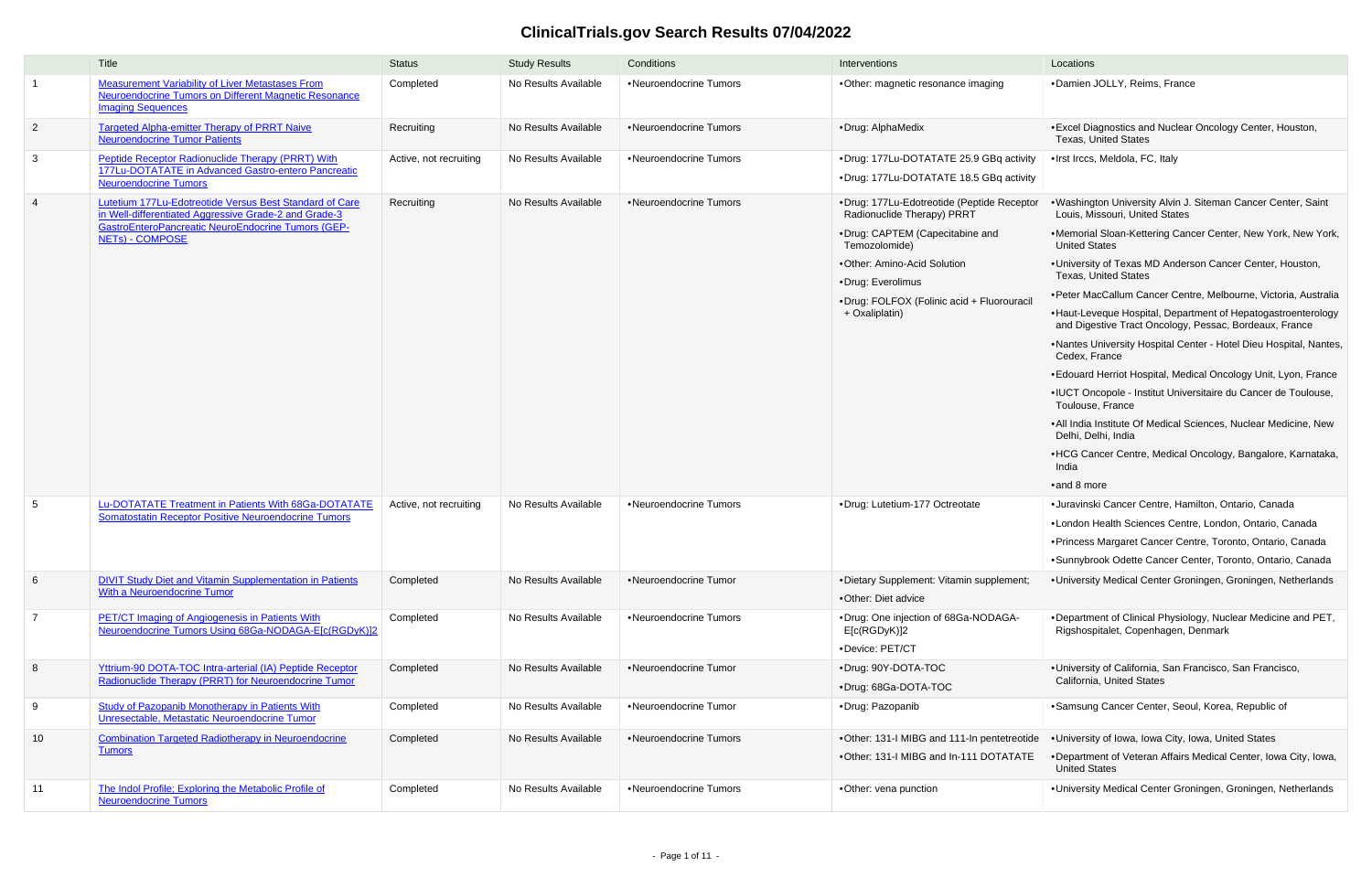|    | Title                                                                                                                                             | <b>Status</b>      | <b>Study Results</b> | Conditions                        | Interventions                                                                      | Locations                                                                                                                                                                                                                                                                                      |
|----|---------------------------------------------------------------------------------------------------------------------------------------------------|--------------------|----------------------|-----------------------------------|------------------------------------------------------------------------------------|------------------------------------------------------------------------------------------------------------------------------------------------------------------------------------------------------------------------------------------------------------------------------------------------|
| 12 | PET/CT Imaging of uPAR-expression in Patients With<br>Neuroendocrine Tumors Using 68Ga-NOTA-AE105                                                 | Completed          | No Results Available | •Neuroendocrine Tumors            | •Drug: One injection of 68Ga-NOTA-AE105<br>•Device: PET/CT                         | . Department of Clinical Physiology, Nuclear Medicine and PET<br>Rigshospitalet, Copenhagen, Denmark                                                                                                                                                                                           |
| 13 | <b>Systemic Targeted Adaptive RadioTherapy of NeuroEndocrine</b><br>Tumors.                                                                       | Not yet recruiting | No Results Available | •Neuroendocrine Tumors            | •Drug: 177Lu-DOTATOC<br>•Drug: Capecitabine                                        | •Sahlgrenska University Hospital, Dept. of Oncology, Göteborg,<br>Sweden<br>• Skåne University Hospital, Dept. of Oncology, Lund, Sweden<br>•Karolinska University Hospital, Dept. of Oncology, Stockholm,<br>Sweden<br>• Accademical Hospital, Uppsala, Dept. of Oncology, Uppsala,<br>Sweden |
| 14 | Use of Video Consultation in Follow-up Care for Patients With<br>a Neuroendocrine Tumor: a Feasibility Study                                      | Completed          | No Results Available | •Neuroendocrine Tumor             | ·Other: Videoconsultation                                                          | •University Medical Center Groningen, Groningen, Netherlands                                                                                                                                                                                                                                   |
| 15 | <b>Study of Pancreatic Neuroendocrine Tumors and Carcinomas</b><br>in Alsace Region                                                               | Unknown status     | No Results Available | • Pancreatic Neuroendocrine Tumor |                                                                                    | •Service D'Hematologie Et D'Oncologie, Strasbourg, France                                                                                                                                                                                                                                      |
| 16 | <b>Lutathera and ASTX727 in Neuroendocrine Tumours</b>                                                                                            | Not yet recruiting | No Results Available | •Neuroendocrine Tumors            | ·Drug: ASTX727                                                                     |                                                                                                                                                                                                                                                                                                |
| 17 | 5-HIAA in Urine Versus 5-HIAA in Plasma Patients With a<br><b>Serotonin Producing Neuroendocrine Tumor'</b>                                       | Completed          | No Results Available | •Neuroendocrine Tumors            |                                                                                    | •University Medical Center Groningen, Groningen, Netherlands                                                                                                                                                                                                                                   |
| 18 | <b>Telotristat With Lutathera in Neuroendocrine Tumors</b>                                                                                        | Recruiting         | No Results Available | •Neuroendocrine Tumors            | •Drug: Telotristat (Low-Dose)<br>•Drug: Telotristat (High-Dose)                    | •Markey Cancer Center, Lexington, Kentucky, United States                                                                                                                                                                                                                                      |
| 19 | Recombinant Anti-tumor and Anti-virus Protein for Injection to<br><b>Treat Advanced Neuroendocrine Tumors</b>                                     | Unknown status     | No Results Available | •Neuroendocrine Tumors            | •Drug: Recombinant anti-tumor and anti-<br>virus protein for injection (Novaferon) | •307 Hospital of PLA, Beijing, Beijing, China                                                                                                                                                                                                                                                  |
| 20 | AI18F-NOTA-octreotide PET Imaging in Neuroendocrine<br><b>Tumors</b>                                                                              | Completed          | No Results Available | •Neuroendocrine Tumors            | ·Drug: AI18F-NOTA-octreotide<br>•Device: PET/CT<br>•Device: PET/MR                 | ·Universitaire Ziekenhuizen Leuven, Leuven, Belgium                                                                                                                                                                                                                                            |
| 21 | Gallium-68 NODAGA-JR11 PECT/CT in Neuroendocrine<br><b>Tumors</b>                                                                                 | Recruiting         | No Results Available | •Neuroendocrine Tumors            | •Drug: Gallium-68 NODAGA-JR11                                                      | • Peking Union Medical College Hospital, Beijing, Beijing, China<br>.The First Affiliated Hospital of Fujian Medical University,<br>Fuzhou, Fujian, China                                                                                                                                      |
| 22 | Lesion-to-lesion Comparison of 68Ga-HA-DOTATATE, 18F-<br>DOPA, and 18F-FDG PET/CT in the Evaluation of Metastatic<br><b>Neuroendocrine Tumors</b> | Not yet recruiting | No Results Available | •Neuroendocrine Tumors            | •Diagnostic Test: 18F-DOPA with<br>furosemide                                      | •University of Alberta Hospital, Edmonton, Alberta, Canada                                                                                                                                                                                                                                     |
| 23 | PARP Inhibitor With 177Lu-DOTA-Octreotate PRRT in<br><b>Patients With Neuroendocrine Tumours</b>                                                  | Recruiting         | No Results Available | •Neuroendocrine Tumors            | ·Drug: Talazoparib                                                                 | •Peter MacCallum Cancer Centre, Melbourne, Victoria, Australia                                                                                                                                                                                                                                 |
| 24 | <b>Psychosocial Screening for Neuroendocrine Tumor Patients</b>                                                                                   | Unknown status     | No Results Available | •Neuroendocrine Tumors            |                                                                                    | •Beijing Cancer Hospital, Beijing, Beijing, China                                                                                                                                                                                                                                              |
| 25 | A Study of Pelcitoclax (APG-1252) in Patients With<br><b>Neuroendocrine Tumors</b>                                                                | Recruiting         | No Results Available | •Neuroendocrine Tumors            | ·Drug: Pelcitoclax                                                                 | .The First Affiliated Hospital of Sun Yat-Sen University,<br>Guangzhou, Guangdong, China<br>• Sun Yat-sen University Cancer Center, Guangzhou,<br>Guangdong, China<br>•Fudan University Shanghai Cancer Center, Shanghai,<br>Shanghai, China                                                   |
| 26 | Study of MIBG-1131 in Patients With Well Differentiated<br><b>Neuroendocrine Tumors</b>                                                           | Withdrawn          | No Results Available | •Neuroendocrine Tumors            | • Radiation: MIBG-I131                                                             | • AC Camargo Cancer Center, São Paulo, SP, Brazil                                                                                                                                                                                                                                              |
| 27 | 68Ga-DOTATATE PET/CT in Neuroendocrine Tumor                                                                                                      | Unknown status     | No Results Available | •Neuroendocrine Tumors            | •Drug: 68Ga-DOTATATE                                                               | •Department of Nuclear Medicine, Peking Union Medical College<br>Hopital, Chinese Academy of Medical Science, Beijing, China                                                                                                                                                                   |
| 28 | Study of Cabozantinib With Lu-177 in Patients With<br>Somatostatin Receptor 2 Positive Neuroendocrine Tumors                                      | Not yet recruiting | No Results Available | •Neuroendocrine Tumors            | •Drug: Cabozantinib<br>·Drug: Lu-177                                               | • Providence Portland Cancer Institute - Franz Clinic, Portland,<br>Oregon, United States                                                                                                                                                                                                      |

|      | Locations                                                                                                                     |
|------|-------------------------------------------------------------------------------------------------------------------------------|
| E105 | . Department of Clinical Physiology, Nuclear Medicine and PET,<br>Rigshospitalet, Copenhagen, Denmark                         |
|      | •Sahlgrenska University Hospital, Dept. of Oncology, Göteborg,<br>Sweden                                                      |
|      | • Skåne University Hospital, Dept. of Oncology, Lund, Sweden                                                                  |
|      | •Karolinska University Hospital, Dept. of Oncology, Stockholm,<br>Sweden                                                      |
|      | • Accademical Hospital, Uppsala, Dept. of Oncology, Uppsala,<br>Sweden                                                        |
|      | . University Medical Center Groningen, Groningen, Netherlands                                                                 |
|      | •Service D'Hematologie Et D'Oncologie, Strasbourg, France                                                                     |
|      |                                                                                                                               |
|      | •University Medical Center Groningen, Groningen, Netherlands                                                                  |
|      | •Markey Cancer Center, Lexington, Kentucky, United States                                                                     |
| าti- | •307 Hospital of PLA, Beijing, Beijing, China                                                                                 |
|      | ·Universitaire Ziekenhuizen Leuven, Leuven, Belgium                                                                           |
|      | • Peking Union Medical College Hospital, Beijing, Beijing, China                                                              |
|      | . The First Affiliated Hospital of Fujian Medical University,<br>Fuzhou, Fujian, China                                        |
|      | . University of Alberta Hospital, Edmonton, Alberta, Canada                                                                   |
|      | • Peter MacCallum Cancer Centre, Melbourne, Victoria, Australia                                                               |
|      | •Beijing Cancer Hospital, Beijing, Beijing, China                                                                             |
|      | . The First Affiliated Hospital of Sun Yat-Sen University,<br>Guangzhou, Guangdong, China                                     |
|      | .Sun Yat-sen University Cancer Center, Guangzhou,<br>Guangdong, China                                                         |
|      | •Fudan University Shanghai Cancer Center, Shanghai,<br>Shanghai, China                                                        |
|      | • AC Camargo Cancer Center, São Paulo, SP, Brazil                                                                             |
|      | . Department of Nuclear Medicine, Peking Union Medical College<br>Hopital, Chinese Academy of Medical Science, Beijing, China |
|      | • Providence Portland Cancer Institute - Franz Clinic, Portland,<br>Oregon, United States                                     |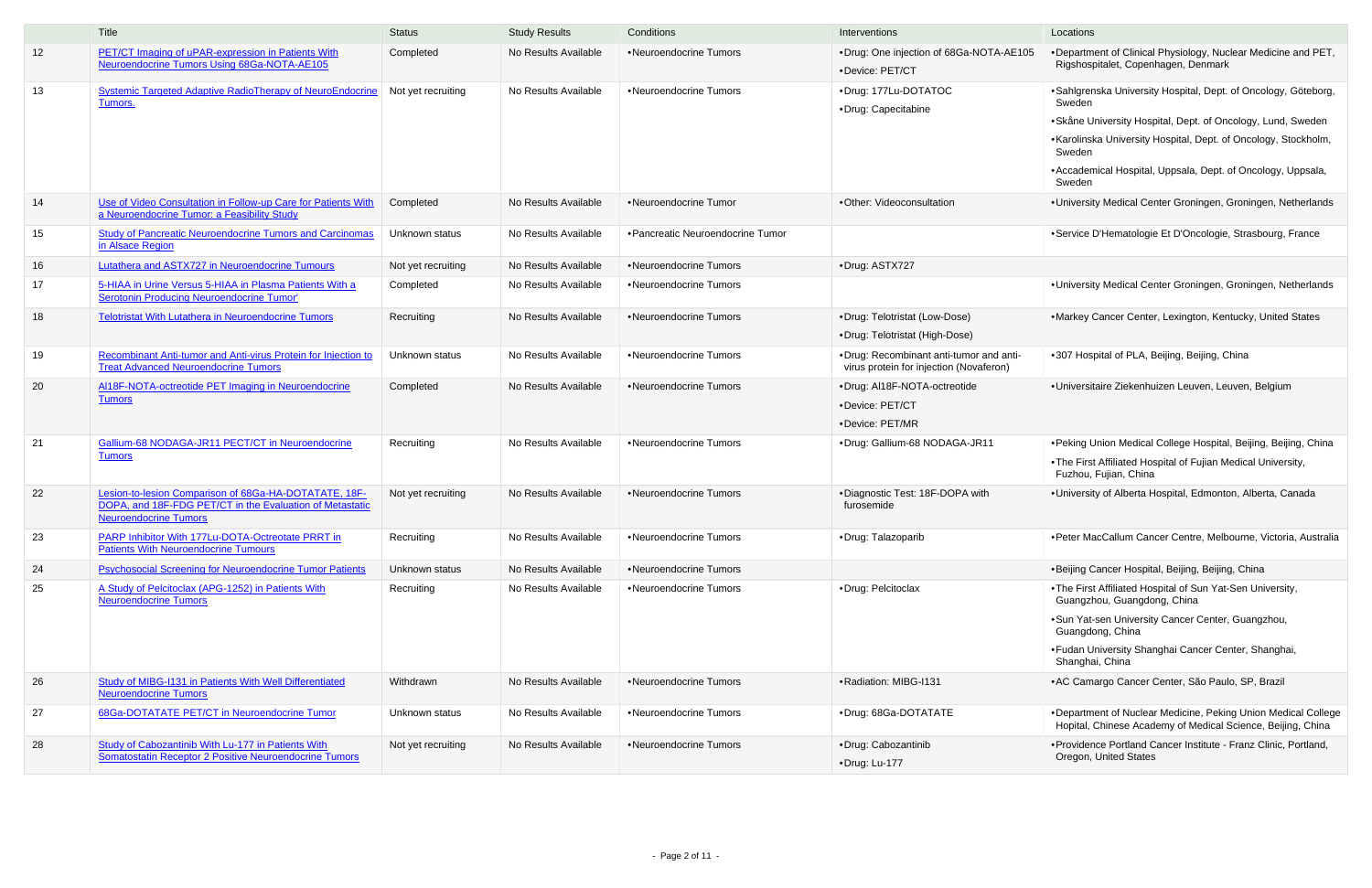|    | Title                                                                                                          | <b>Status</b>          | <b>Study Results</b> | Conditions             | Interventions                                                                               | Locations                                                                                                   |
|----|----------------------------------------------------------------------------------------------------------------|------------------------|----------------------|------------------------|---------------------------------------------------------------------------------------------|-------------------------------------------------------------------------------------------------------------|
| 29 | Imaging Properties of PET Radiotracer [18F]3F-PHPG in<br><b>Patients With Neuroendocrine Tumors</b>            | Recruiting             | No Results Available | •Neuroendocrine Tumors | •Drug: 3-[18F]Fluoro-para-<br>hydroxyphenethylguanidine                                     | . University of Michigan Rogel Cancer Center, Ann Arbor,<br>Michigan, United States                         |
|    |                                                                                                                |                        |                      |                        | •Drug: [123I] metaiodobenzylguanidine                                                       |                                                                                                             |
|    |                                                                                                                |                        |                      |                        | •Diagnostic Test: Positron emission<br>tomography/computed tomography scan                  |                                                                                                             |
|    |                                                                                                                |                        |                      |                        | .Diagnostic Test: Planar scintigraphy scan                                                  |                                                                                                             |
|    |                                                                                                                |                        |                      |                        | •Diagnostic Test: Single photon emission<br>computed tomography/computed<br>tomography scan |                                                                                                             |
| 30 | <b>Lithium for Low-Grade Neuroendocrine Tumors</b>                                                             | Completed              | <b>Has Results</b>   | •Neuroendocrine Tumors | •Drug: Lithium Carbonate                                                                    | . University of Wisconsin Paul P. Carbone Comprehensive<br>Cancer Center, Madison, Wisconsin, United States |
| 31 | Applying PET/MR in Neuroendocrine Tumors - Imaging<br><b>Dynamic Processes in Both Modalities</b>              | Unknown status         | No Results Available | •Neuroendocrine Tumors | •Diagnostic Test: PET/MR scan                                                               |                                                                                                             |
| 32 | Dual Tracer (68Ga-DOTATATE and 18F-FDG) PET Imaging<br>in G2 & G3 Gastroenteropancreatic Neuroendocrine Tumors | Recruiting             | No Results Available | •Neuroendocrine Tumors | •Drug: F18-FDG                                                                              | • Princess Margaret Cancer Centre, Toronto, Ontario, Canada                                                 |
| 33 | Developing a Method Using PET-MR to Improve Staging and<br><b>Monitoring of Neuroendocrine Tumor</b>           | Unknown status         | No Results Available | •Neuroendocrine Tumors | ·Diagnostic Test: PET/MR scan                                                               |                                                                                                             |
| 34 | A Study to Evaluate the Value of Circulating Tumour                                                            | Recruiting             | No Results Available | •Neuroendocrine Tumors | •Other: Liquid biopsies                                                                     | • AZ Rivierenland, Bornem, Antwerp, Belgium                                                                 |
|    | DNA in Follow-up of Patients With an Advanced<br>Gastroenteropancreatic or Lung Neuroendocrine Tumour          |                        |                      |                        | •Other: Scans (CT, gallium-68 DOTATE/                                                       | • AZ Klina, Brasschaat, Antwerp, Belgium                                                                    |
|    | <b>Under Everolimus +- SSA Treatment</b>                                                                       |                        |                      |                        | TOC/NOC PET-CT)                                                                             | • AZ Monica, Deurne, Antwerp, Belgium                                                                       |
|    |                                                                                                                |                        |                      |                        |                                                                                             | • Antwerp University Hospital, Edegem, Antwerp, Belgium                                                     |
|    |                                                                                                                |                        |                      |                        |                                                                                             | •AZ Voorkempen, Malle, Antwerp, Belgium                                                                     |
|    |                                                                                                                |                        |                      |                        |                                                                                             | •ZNA, Merksem, Antwerp, Belgium                                                                             |
|    |                                                                                                                |                        |                      |                        |                                                                                             | • AZ Nikolaas, Sint-Niklaas, East-Flanders, Belgium                                                         |
|    |                                                                                                                |                        |                      |                        |                                                                                             | •GZA, Antwerp, Belgium                                                                                      |
| 35 | 68Ga-DOTATATE PET for Management of Neuroendocrine<br><b>Tumors</b>                                            | Recruiting             | No Results Available | •Neuroendocrine Tumors | •Diagnostic Test: 68Ga -DOTATATE PET<br>scans                                               | · Princess Margaret Cancer Centre, Toronto, Ontario, Canada                                                 |
| 36 | MGMT-NET: O6-methylguanine-DNA Methyltransferase                                                               | Active, not recruiting | No Results Available | •Neuroendocrine Tumors | •Drug: Oxaliplatin-based chemotherapy                                                       | • Hôpital Sud - CHU Amiens, Amiens, France                                                                  |
|    | (MGMT) Status in Neuroendocrine Tumors: Predictive Factor<br>of Response to Alkylating Agents                  |                        |                      |                        | •Drug: Alkylating-based chemotherapy                                                        | •CHU d'Angers, Angers, France                                                                               |
|    |                                                                                                                |                        |                      |                        |                                                                                             | • Hôpital Estaing, CHU de Clermont-Ferrand, Clermont-Ferrar<br>France                                       |
|    |                                                                                                                |                        |                      |                        |                                                                                             | • Hôpital Beaujon - APHP, Clichy, France                                                                    |
|    |                                                                                                                |                        |                      |                        |                                                                                             | • Hôpital François Mitterrand - CHU Dijon Bourgogne, Dijon,<br>France                                       |
|    |                                                                                                                |                        |                      |                        |                                                                                             | •Centre Oscar Lambret, Lille, France                                                                        |
|    |                                                                                                                |                        |                      |                        |                                                                                             | • Hôpital Claude Hurriet - CHRU Lille, Lille, France                                                        |
|    |                                                                                                                |                        |                      |                        |                                                                                             | • Hôpital Edouard Herriot - Hospices Civils de Lyon, Lyon, Fra                                              |
|    |                                                                                                                |                        |                      |                        |                                                                                             | • Hôpital Privé Jean Mermoz, Lyon, France                                                                   |
|    |                                                                                                                |                        |                      |                        |                                                                                             | ·Institut Paoli Calmettes, Marseille, France                                                                |
|    |                                                                                                                |                        |                      |                        |                                                                                             | •and 9 more                                                                                                 |
| 37 | A Study to Evaluate the Value of Circulating Tumour                                                            | Recruiting             | No Results Available | •Neuroendocrine Tumors | •Other: Liquid biopsies                                                                     | • Antwerp University Hospital, Edegem, Antwerp, Belgium                                                     |
|    | DNA in Follow-up of Patients With an Advanced<br>Gastroenteropancreatic or Lung Neuroendocrine Tumour          |                        |                      |                        | •Other: Scans (CT, gallium-68 DOTATE/                                                       | ·VITAZ, Sint-Niklaas, East-Flanders, Belgium                                                                |
|    | Under Everolimus +- SSA Treatment (Liquid-NET 2.0)                                                             |                        |                      |                        | TOC/NOC PET-CT)                                                                             | •Bank of Cyprus Oncology Center, Nicosia, Cyprus                                                            |

|                          | Locations                                                                                                  |
|--------------------------|------------------------------------------------------------------------------------------------------------|
| е<br>can<br>scan<br>sion | . University of Michigan Rogel Cancer Center, Ann Arbor,<br>Michigan, United States                        |
|                          | •University of Wisconsin Paul P. Carbone Comprehensive<br>Cancer Center, Madison, Wisconsin, United States |
|                          |                                                                                                            |
|                          | • Princess Margaret Cancer Centre, Toronto, Ontario, Canada                                                |
|                          |                                                                                                            |
|                          | • AZ Rivierenland, Bornem, Antwerp, Belgium                                                                |
| TE/                      | • AZ Klina, Brasschaat, Antwerp, Belgium                                                                   |
|                          | •AZ Monica, Deurne, Antwerp, Belgium                                                                       |
|                          | • Antwerp University Hospital, Edegem, Antwerp, Belgium                                                    |
|                          | • AZ Voorkempen, Malle, Antwerp, Belgium                                                                   |
|                          | •ZNA, Merksem, Antwerp, Belgium                                                                            |
|                          | • AZ Nikolaas, Sint-Niklaas, East-Flanders, Belgium                                                        |
|                          | •GZA, Antwerp, Belgium                                                                                     |
| PET                      | • Princess Margaret Cancer Centre, Toronto, Ontario, Canada                                                |
| οу                       | •Hôpital Sud - CHU Amiens, Amiens, France                                                                  |
| y                        | •CHU d'Angers, Angers, France                                                                              |
|                          | • Hôpital Estaing, CHU de Clermont-Ferrand, Clermont-Ferrand,<br>France                                    |
|                          | • Hôpital Beaujon - APHP, Clichy, France                                                                   |
|                          | • Hôpital François Mitterrand - CHU Dijon Bourgogne, Dijon,<br>France                                      |
|                          | •Centre Oscar Lambret, Lille, France                                                                       |
|                          | • Hôpital Claude Hurriet - CHRU Lille, Lille, France                                                       |
|                          | • Hôpital Edouard Herriot - Hospices Civils de Lyon, Lyon, France                                          |
|                          | •Hôpital Privé Jean Mermoz, Lyon, France                                                                   |
|                          | ·Institut Paoli Calmettes, Marseille, France                                                               |
|                          | •and 9 more                                                                                                |
|                          | • Antwerp University Hospital, Edegem, Antwerp, Belgium                                                    |
| TE/                      | • VITAZ, Sint-Niklaas, East-Flanders, Belgium                                                              |
|                          | . Bank of Cyprus Oncology Center, Nicosia, Cyprus                                                          |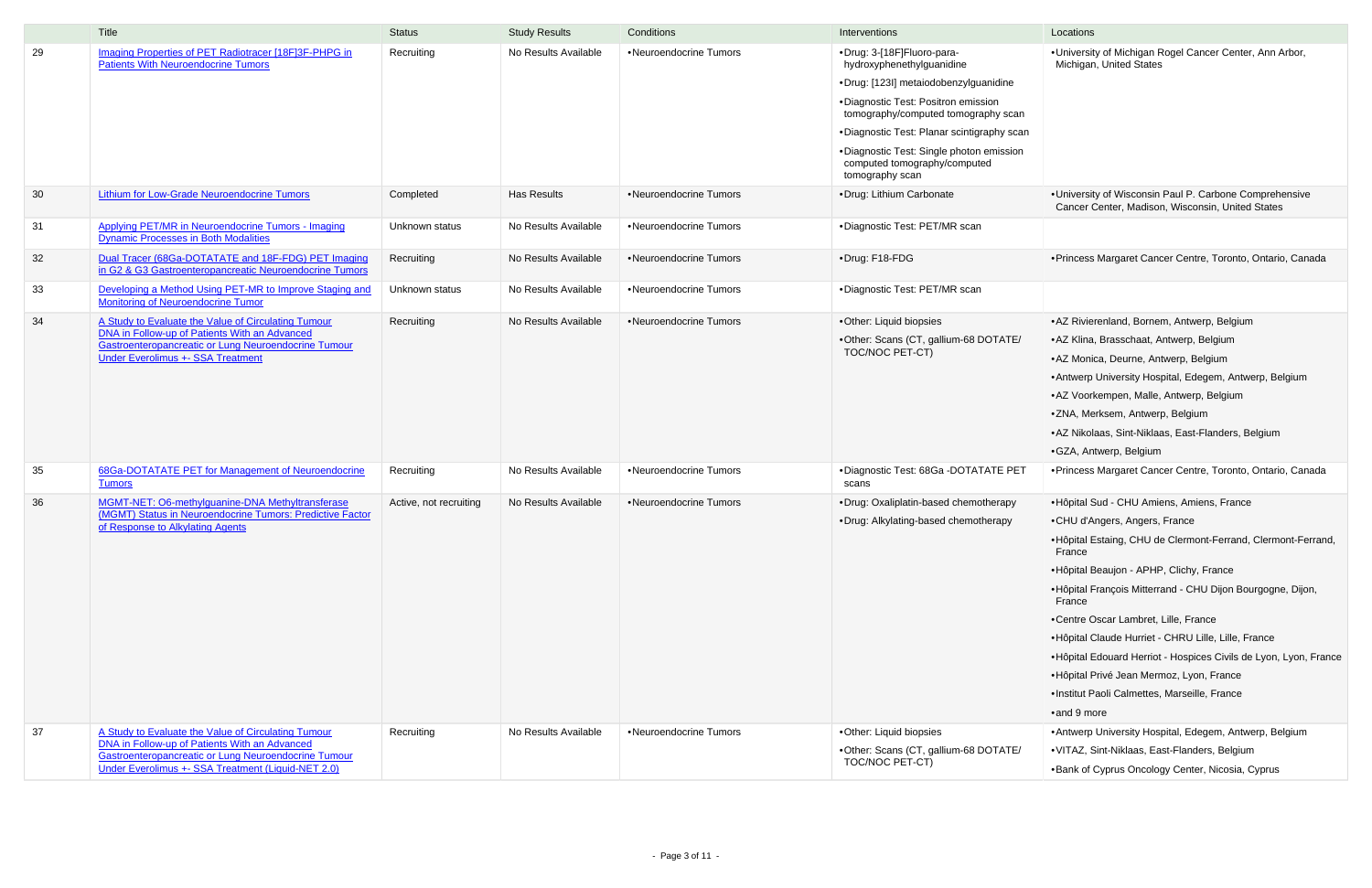|    | Title                                                                                                                               | <b>Status</b>      | <b>Study Results</b> | Conditions                   | Interventions                                                                                                                                                     | Locations                                                                                                                                                                                                                                                           |
|----|-------------------------------------------------------------------------------------------------------------------------------------|--------------------|----------------------|------------------------------|-------------------------------------------------------------------------------------------------------------------------------------------------------------------|---------------------------------------------------------------------------------------------------------------------------------------------------------------------------------------------------------------------------------------------------------------------|
| 38 | Gallium-68 Labeled LM3 PET/CT in Neuroendocrine Tumors                                                                              | Completed          | No Results Available | •Neuroendocrine Tumors       | •Diagnostic Test: Gallium-68 NODAGA-LM3<br>PET/CT<br>• Diagnostic Test: Gallium-68 DOTA-LM3<br>PET/CT<br>• Diagnostic Test: Gallium-68 DOTATATE<br>PET/CT         | • Peking Union Medical College Hospital, Beijing, Beijing, China                                                                                                                                                                                                    |
| 39 | <b>Treatment of Neuroendocrine Tumors (NETs) With</b><br><b>Combination of Everolimus and Radiolabeled Somatostatin</b><br>Analogue | Unknown status     | No Results Available | •Neuroendocrine Tumors       | •Drug: Everolimus                                                                                                                                                 | •Oncology Centre, King Faisal Specialist Hospital & Research<br>Center, Riyadh, Saudi Arabia                                                                                                                                                                        |
| 40 | Pemetrexed in Patients With Advanced Neuroendocrine<br><b>Tumors</b>                                                                | Completed          | No Results Available | •Neuroendocrine Tumors       | •Drug: Pemetrexed                                                                                                                                                 | •Dana-Farber Cancer Center, Boston, Massachusetts, United<br>States                                                                                                                                                                                                 |
| 41 | An Imaging Study of 64Cu-SARTATE Using Positron<br><b>Emission Tomography in Patients With Neuroendocrine</b><br><b>Tumours</b>     | Completed          | No Results Available | •Neuroendocrine Tumors       | ·Drug: 64Cu-SARTATE                                                                                                                                               |                                                                                                                                                                                                                                                                     |
| 42 | <b>Biomarker Study in Pancreatic Neuroendocrine Tumours</b>                                                                         | Unknown status     | No Results Available | •Neuroendocrine Tumors       | ·Procedure: Core Needle Biopsy<br>• Radiation: Computed Tomography<br>• Radiation: 18F-FDG-PET<br>•Procedure: Phlebotomy<br>• Genetic: Molecular genetic analysis | • Akademiska Sjukhuset, Uppsala, Sweden                                                                                                                                                                                                                             |
| 43 | A Diagnostic Imaging Study of 64Cu-SARTATE Using PET on<br><b>Patients With Known or Suspected Neuroendocrine Tumors</b><br>(DISCO) | Recruiting         | No Results Available | •Neuroendocrine Tumors       | ·Drug: 64Cu-SARTATE                                                                                                                                               | .Nepean Hospital, Kingswood, New South Wales, Australia<br>.Royal North Shore Hospital, Sydney, New South Wales,<br>Australia<br>• Royal Adelaide Hospital, Adelaide, South Australia, Australia<br>• Peter MacCallum Cancer Centre, Melbourne, Victoria, Australia |
| 44 | Al18F-NOTA-octreotide PET Imaging of the Somatostatin<br><b>Receptor in Neuroendocrine Tumors</b>                                   | Completed          | No Results Available | •Neuroendocrine Tumors       | ·Drug: AI18F-NOTA-octreotide<br>•Device: PET/CT<br>•Other: Venous blood samples                                                                                   | ·Universitaire Ziekenhuizen Leuven, Leuven, Belgium                                                                                                                                                                                                                 |
| 45 | <b>Telotristat Ethyl for Reducing Intraoperative Carcinoid Crisis in</b><br><b>Patients With Neuroendocrine Tumors</b>              | Withdrawn          | No Results Available | •Neuroendocrine Tumors       | .Drug: Telotristat Ethyl Oral Tablet                                                                                                                              |                                                                                                                                                                                                                                                                     |
| 46 | <b>Gallium 68 Pentixafor in Patients With Neuroendocrine</b><br><b>Tumors</b>                                                       | Recruiting         | No Results Available | •Neuroendocrine Tumors       | ·Drug: [68Ga]Pentixafor                                                                                                                                           | . Holden Comprehensive Cancer Center, Iowa City, Iowa, United<br><b>States</b>                                                                                                                                                                                      |
| 47 | Whole Body Dynamic 68Ga-DOTATOC PET/CT in<br><b>Neuroendocrine Tumors</b>                                                           | Recruiting         | No Results Available | •Neuroendocrine Tumors       | •Device: Whole Body Dynamic 68Ga-<br>DOTATOC PET/CT                                                                                                               | •CHRU de Brest, Brest, France                                                                                                                                                                                                                                       |
| 48 | <b>Endoscopic Resection for Small Rectal Neuroendocrine</b><br><b>Tumors</b>                                                        | Not yet recruiting | No Results Available | •Rectal Neuroendocrine Tumor | • Procedure: mEMR-C procedure<br>•Procedure: ESD procedure                                                                                                        |                                                                                                                                                                                                                                                                     |
| 49 | Selective Intra-arterial Injection of PRRT in Neuroendocrine<br><b>Tumor Patients With Liver Metastases</b>                         | Suspended          | No Results Available | •Neuroendocrine Tumors       | •Drug: [90]Y-DOTATOC                                                                                                                                              | .The Holden Comprehensive Cancer Center, Iowa City, Iowa,<br><b>United States</b>                                                                                                                                                                                   |
| 50 | 89Zr-bevacizumab PET Imaging in Patients With<br><b>Neuroendocrine Tumors</b>                                                       | Completed          | No Results Available | •Neuroendocrine Tumors       | ·Drug: 89Zr-bevacizumab<br>•Drug: Everolimus                                                                                                                      | . University Medical Center Groningen, Groningen, Netherlands                                                                                                                                                                                                       |
| 51 | Perception of Information and Quality of Life in<br>Neuroendocrine Tumour on Lanreotide Autogel                                     | Completed          | No Results Available | •Neuroendocrine Tumors       | ·Other: Data collection                                                                                                                                           | ·Ipsen Central Contact, Paris, France                                                                                                                                                                                                                               |
| 52 | Diagnosis and Staging of Neuroendocrine Tumors (NETs)<br>Utilizing 68Ga-DOTATOC PET/CT Scan                                         | Completed          | <b>Has Results</b>   | •Neuroendocrine Tumors       | •Drug: 68Ga-DOTATOC                                                                                                                                               |                                                                                                                                                                                                                                                                     |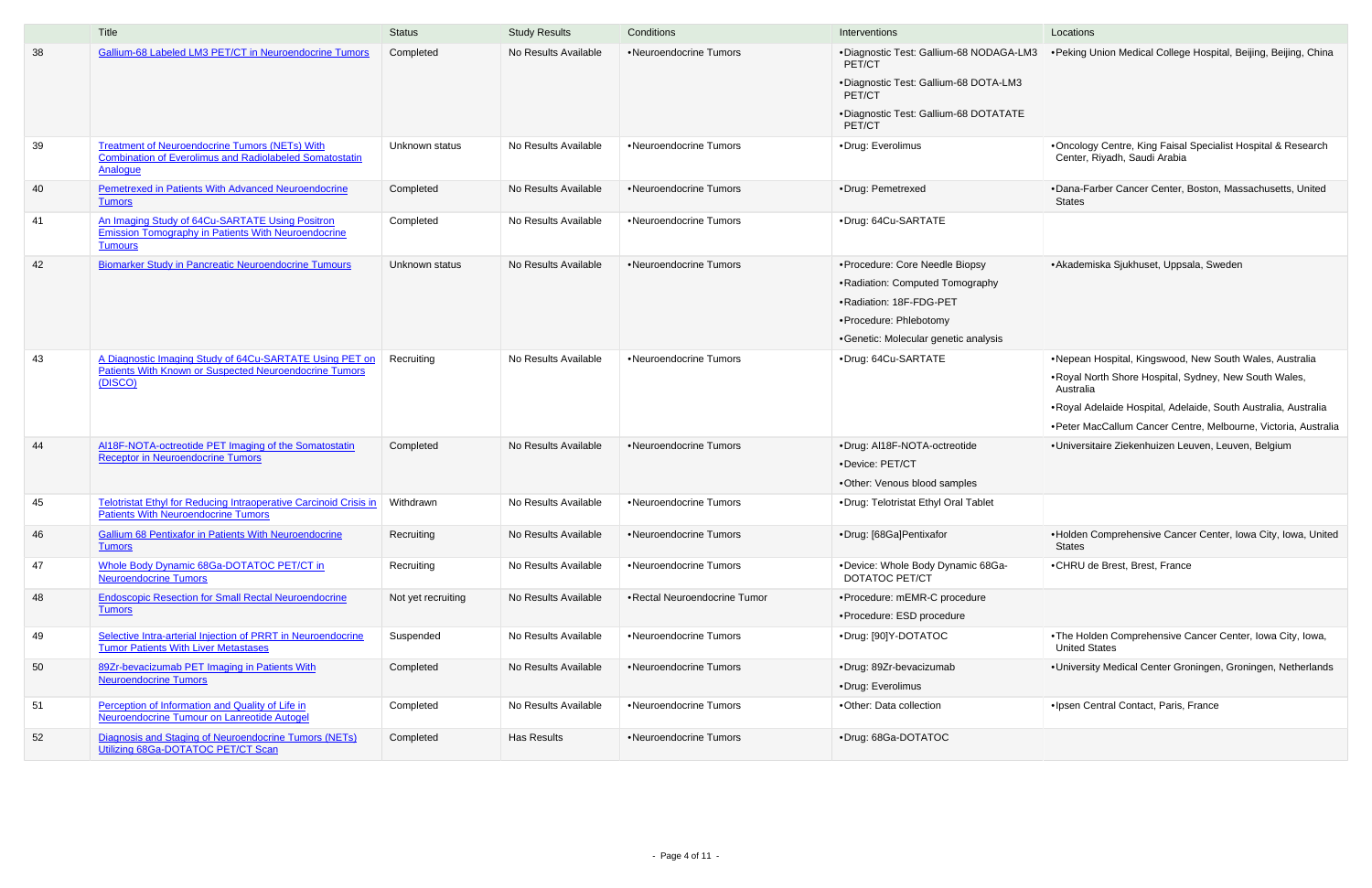|    | Title                                                                                                                                                                                         | <b>Status</b>  | <b>Study Results</b> | Conditions                                 | Interventions                                                                                                       | Locations                                                                                                                                                                                                                                                                                                                                                                                                                                                                                                                                                                                                                                                                                                                                                                                                                                                                                                                               |
|----|-----------------------------------------------------------------------------------------------------------------------------------------------------------------------------------------------|----------------|----------------------|--------------------------------------------|---------------------------------------------------------------------------------------------------------------------|-----------------------------------------------------------------------------------------------------------------------------------------------------------------------------------------------------------------------------------------------------------------------------------------------------------------------------------------------------------------------------------------------------------------------------------------------------------------------------------------------------------------------------------------------------------------------------------------------------------------------------------------------------------------------------------------------------------------------------------------------------------------------------------------------------------------------------------------------------------------------------------------------------------------------------------------|
| 53 | Treatment Using 177Lu-DOTA-EB-TATE in Patients With<br><b>Advanced Neuroendocrine Tumors</b>                                                                                                  | Unknown status | No Results Available | •Neuroendocrine Tumors                     | •Drug: 177Lu-DOTA-EB-TATE 1<br>•Drug: 177Lu-DOTA-TATE<br>•Drug: 177Lu-DOTA-EB-TATE 2<br>•Drug: 177Lu-DOTA-EB-TATE 3 | • Peking Union Medical College Hospital, Beijing, China                                                                                                                                                                                                                                                                                                                                                                                                                                                                                                                                                                                                                                                                                                                                                                                                                                                                                 |
| 54 | Imaging of Neuroendocrine Tumors With PET and Fluoro-18-<br>DOPA (F-DOPA)                                                                                                                     | Completed      | No Results Available | •Neuroendocrine Tumors                     | ·Procedure: F-18-F-DOPA                                                                                             | .North Shore University Hospital, Manhasset, New York, United<br>States                                                                                                                                                                                                                                                                                                                                                                                                                                                                                                                                                                                                                                                                                                                                                                                                                                                                 |
| 55 | 177Lu-DOTA-EB-TATE in Patients With Advanced<br><b>Neuroendocrine Tumors</b>                                                                                                                  | Unknown status | No Results Available | •Neuroendocrine Tumors                     | •Drug: 177Lu-DOTA-EB-TATE                                                                                           | • Peking Union Medical College Hospital, Beijing, Beijing, China                                                                                                                                                                                                                                                                                                                                                                                                                                                                                                                                                                                                                                                                                                                                                                                                                                                                        |
| 56 | A Study of Tegafur Combined With Temozolomide Versus<br>Tegafur Combined With Temozolomide and Thalidomide in<br><b>Subjects With Advanced Extrapancreatic Neuroendocrine</b><br><b>Tumor</b> | Unknown status | No Results Available | • Extrapancreatic Neuroendocrine Tumor     | •Drug: Tegafur<br>·Drug: Temozolomide<br>•Drug: Thalidomide                                                         | •Cancer Institute and Hospital, Chinese Academy of Medical<br>Sciences, Beijing, Beijing, China                                                                                                                                                                                                                                                                                                                                                                                                                                                                                                                                                                                                                                                                                                                                                                                                                                         |
| 57 | Imaging of Patients With Known or Suspected Somatostatin<br><b>Receptor Positive Neuroendocrine Tumors Using Cu64-</b><br><b>DOTATATE</b>                                                     | Completed      | No Results Available | •Neuroendocrine Tumors                     | •Drug: 64Cu-DOTATATE                                                                                                | • Excel Diagnostics and Nuclear Oncology Center, Houston,<br><b>Texas, United States</b>                                                                                                                                                                                                                                                                                                                                                                                                                                                                                                                                                                                                                                                                                                                                                                                                                                                |
| 58 | Study of JS001 in Patients With Advanced Neuroendocrine<br><b>Tumors</b>                                                                                                                      | Completed      | No Results Available | •Neuroendocrine Tumors                     | .Biological: humanized anti-PD-1<br>monoclonal antibody                                                             | •Beijing Cancer Hospital, Beijing, Beijing, China                                                                                                                                                                                                                                                                                                                                                                                                                                                                                                                                                                                                                                                                                                                                                                                                                                                                                       |
| 59 | A Study of Pembrolizumab in Patients With Neuroendocrine<br><b>Tumors</b>                                                                                                                     | Completed      | Has Results          | •Neuroendocrine Tumors                     | •Drug: Pembrolizumab                                                                                                | • Fox Chase Cancer Center, Philadelphia, Pennsylvania, United<br>States<br>.MD Anderson Cancer Center, Houston, Texas, United States                                                                                                                                                                                                                                                                                                                                                                                                                                                                                                                                                                                                                                                                                                                                                                                                    |
| 60 | <b>Treatment With SU11248 in Patients With Neuroendocrine</b><br><b>Tumors</b>                                                                                                                | Completed      | No Results Available | •Neuroendocrine Tumors                     | •Drug: Sunitinib                                                                                                    | • Pfizer Investigational Site, Birmingham, Alabama, United States<br>• Pfizer Investigational Site, Birmingham, Alabama, United States<br>· Pfizer Investigational Site, Los Angeles, California, United<br><b>States</b><br>• Pfizer Investigational Site, Los Angeles, California, United<br>States<br>· Pfizer Investigational Site, San Francisco, California, United<br>States<br>• Pfizer Investigational Site, Pinckneyville, Illinois, United States<br>· Pfizer Investigational Site, Boston, Massachusetts, United<br><b>States</b><br>• Pfizer Investigational Site, Boston, Massachusetts, United<br><b>States</b><br>• Pfizer Investigational Site, Boston, Massachusetts, United<br>States<br>. Pfizer Investigational Site, St Louis, Missouri, United States<br>• Pfizer Investigational Site, St. Louis, Missouri, United States<br>• Pfizer Investigational Site, Philadelphia, Pennsylvania, United<br><b>States</b> |
| 61 | A Pilot Study of Metformin Treatment in Patients With Well-<br>differentiated Neuroendocrine Tumors                                                                                           | Unknown status | No Results Available | .Well-differentiated Neuroendocrine Tumors | •Drug: Metformin                                                                                                    | ·Instituto do Cancer do Estado de São Paulo, Sao Paulo, SP,<br>Brazil                                                                                                                                                                                                                                                                                                                                                                                                                                                                                                                                                                                                                                                                                                                                                                                                                                                                   |

| Locations                                                                                        |
|--------------------------------------------------------------------------------------------------|
| . Peking Union Medical College Hospital, Beijing, China                                          |
| . North Shore University Hospital, Manhasset, New York, United<br>States                         |
| • Peking Union Medical College Hospital, Beijing, Beijing, China                                 |
| • Cancer Institute and Hospital, Chinese Academy of Medical<br>Sciences, Beijing, Beijing, China |
| • Excel Diagnostics and Nuclear Oncology Center, Houston,<br><b>Texas, United States</b>         |
| •Beijing Cancer Hospital, Beijing, Beijing, China                                                |
| • Fox Chase Cancer Center, Philadelphia, Pennsylvania, United<br>States                          |
| .MD Anderson Cancer Center, Houston, Texas, United States                                        |
| • Pfizer Investigational Site, Birmingham, Alabama, United States                                |
| • Pfizer Investigational Site, Birmingham, Alabama, United States                                |
| · Pfizer Investigational Site, Los Angeles, California, United<br>States                         |
| · Pfizer Investigational Site, Los Angeles, California, United<br>States                         |
| · Pfizer Investigational Site, San Francisco, California, United<br><b>States</b>                |
| . Pfizer Investigational Site, Pinckneyville, Illinois, United States                            |
| ·Pfizer Investigational Site, Boston, Massachusetts, United<br>States                            |
| · Pfizer Investigational Site, Boston, Massachusetts, United<br>States                           |
| · Pfizer Investigational Site, Boston, Massachusetts, United<br>States                           |
| . Pfizer Investigational Site, St Louis, Missouri, United States                                 |
| . Pfizer Investigational Site, St. Louis, Missouri, United States                                |
| · Pfizer Investigational Site, Philadelphia, Pennsylvania, United<br>States                      |
| · Instituto do Cancer do Estado de São Paulo, Sao Paulo, SP,<br>Brazil                           |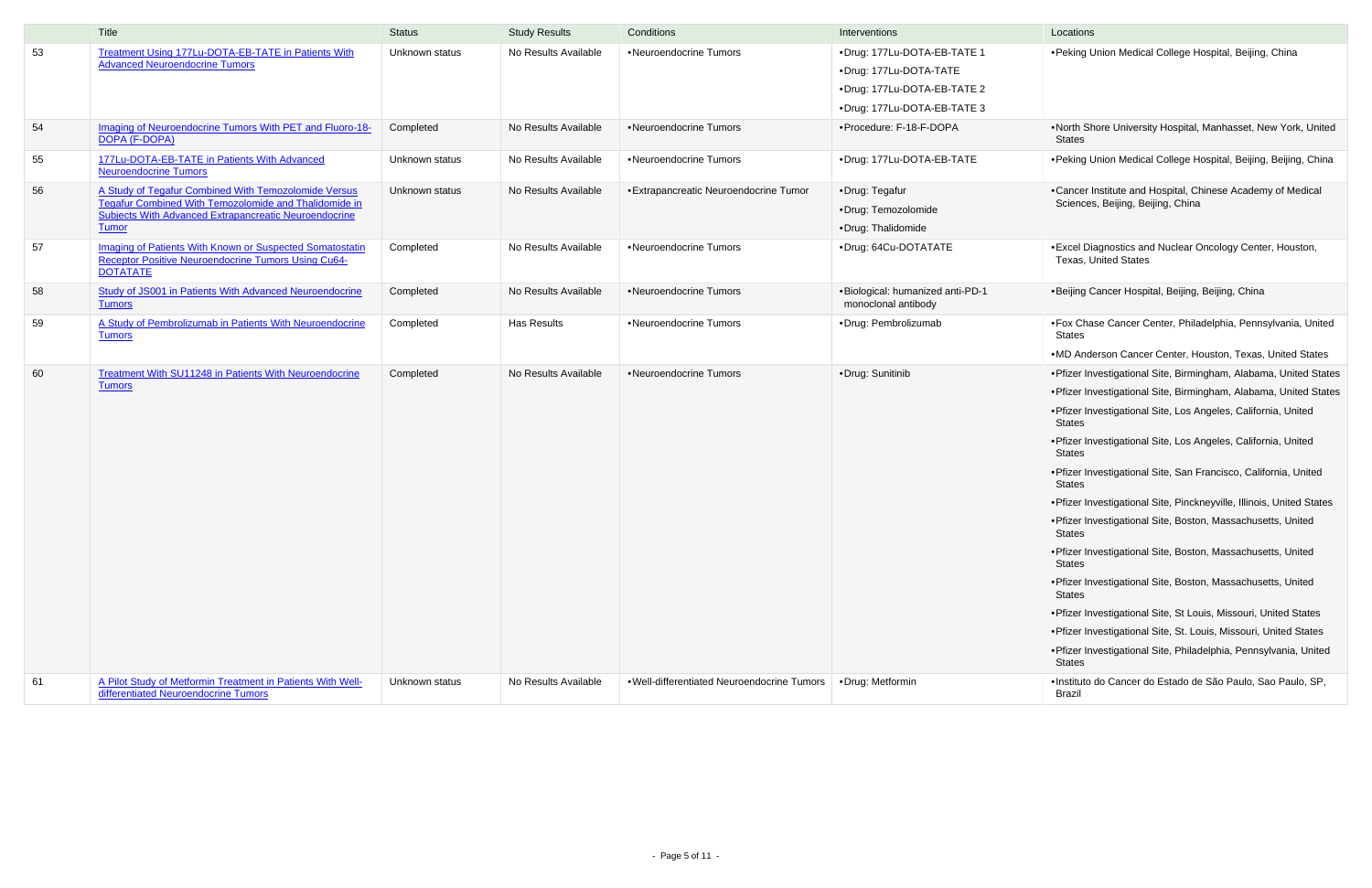|    | Title                                                                                                                | <b>Status</b>          | <b>Study Results</b> | Conditions             | Interventions                                                       | Locations                                                                                                                                                                                                                                                                                                                                                                                                                                                                                                                                                                                                                 |
|----|----------------------------------------------------------------------------------------------------------------------|------------------------|----------------------|------------------------|---------------------------------------------------------------------|---------------------------------------------------------------------------------------------------------------------------------------------------------------------------------------------------------------------------------------------------------------------------------------------------------------------------------------------------------------------------------------------------------------------------------------------------------------------------------------------------------------------------------------------------------------------------------------------------------------------------|
| 62 | A Study of LEE011 With Everolimus in Patients With<br><b>Advanced Neuroendocrine Tumors</b>                          | Active, not recruiting | No Results Available | •Neuroendocrine Tumors | ·Drug: LEE011<br>•Drug: everolimus                                  | •Massachusetts General Hospital, Boston, Massachusett<br><b>United States</b><br>•Dana Farber Cancer Institute, Boston, Massachusetts, U<br><b>States</b><br>.Beth Israel Deaconess Medical Center, Boston, Massac<br><b>United States</b><br>•Memorial Sloan Kettering Cancer Center, New York, Ne<br><b>United States</b>                                                                                                                                                                                                                                                                                               |
| 63 | Switching From Octreotide to Lanreotide - A Look Back at<br><b>Patients With Neuroendocrine Tumors</b>               | Completed              | No Results Available | •Neuroendocrine Tumors | •Other: Data collection                                             | .Md Anderson Cancer Center, Houston, Texas, United S<br>•Moffitt Cancer Center, Tampa, Florida, United States<br>•Cancer Center of Kansas, Wichita, Kansas, United State<br>•Ochsner Clinic Foundation, New Orleans, Louisiana, Un<br><b>States</b><br>•Mercy Medical Center, Baltimore, Maryland, United Stat<br>•Tufts Medical Center, Boston, Massachusetts, United St<br>.Mayo Clinic, Rochester, Minnesota, United States<br>.National Transitional Research, East Setauket, New Yor<br><b>United States</b><br>• Allegheny Cancer Center, Pittsburgh, Pennsylvania, Uni<br><b>States</b>                            |
| 64 | <b>Gastrointestinal Motility in Patients With Neuroendocrine</b><br><b>Tumors</b>                                    | Completed              | No Results Available | •Neuroendocrine Tumor  | •Device: Magnetic Tracking System (MTS)<br>and radio-opaque markers | • Analfysiologisk afsnit, Aarhus University Hospital, Tage<br>Hansensgade, entrance 11A, Aarhus, Denmark                                                                                                                                                                                                                                                                                                                                                                                                                                                                                                                  |
| 65 | Validation of 99mTc- EDDA - HYNIC -TOC Kits for Diagnosis<br>of Neuroendocrine Tumors                                | Completed              | No Results Available | •Neuroendocrine Tumors | .Other: 99m Tc - HYNIC -TOC EDDA and<br>111In - DTPA-octreotide     | ·Instituto do Cérebro do Rio Grande do Sul, Porto Alegre<br>Grande Do Sul, Brazil                                                                                                                                                                                                                                                                                                                                                                                                                                                                                                                                         |
| 66 | Lenvatinib Efficacy in Metastatic Neuroendocrine Tumors                                                              | Completed              | No Results Available | •Neuroendocrine Tumors | •Drug: Lenvatinib                                                   | · Universitätsklinik für Innere Medizin, Graz, Austria<br>•Medizinische Universität Wien, Wien, Austria<br>• Spedali Civili di Brescia, Brescia, Italy<br>· Instituto Oncologico Mediterraneo, Catania, Italy<br>• Azienda Ospedaliero Universitaria Careggi - SC di Onco<br>Firenze, Italy<br>. IRST of Meldola, Meldola, Italy<br>·Istituto Europeo di Oncologia - Unità di Oncologia Medio<br>Gastrointestinale e Tumori Neuroendocrini, Milano, Italy<br>• AOU Policlinico di Modena - DH Oncologico, Modena, It<br>•IRCCS Napoli, Napoli, Italy<br>• Hospital Universatorio de Verona, Verona, Italy<br>•and 12 more |
| 67 | Ga68-DOTA-NOC-PET Imaging of Neuroendocrine Tumors                                                                   | Unknown status         | No Results Available | •Neuroendocrine Tumor  | . Procedure: PET scan with Ga68-<br><b>DOTANOC</b>                  | •Department of Nuclear Medicine, Hadassah Medical Ce<br>Jerusalem, Israel                                                                                                                                                                                                                                                                                                                                                                                                                                                                                                                                                 |
| 68 | <b>Study of Recombinant Adenovirus AdVince in Patients With</b><br><b>Neuroendocrine Tumors; Safety and Efficacy</b> | Recruiting             | No Results Available | •Neuroendocrine Tumors | •Drug: AdVince                                                      | • Endocrine Oncology Clinic, Uppsala University Hospital,<br>Uppsala, Sweden                                                                                                                                                                                                                                                                                                                                                                                                                                                                                                                                              |

|    | Locations                                                                                                               |
|----|-------------------------------------------------------------------------------------------------------------------------|
|    | •Massachusetts General Hospital, Boston, Massachusetts,<br><b>United States</b>                                         |
|    | .Dana Farber Cancer Institute, Boston, Massachusetts, United<br>States                                                  |
|    | •Beth Israel Deaconess Medical Center, Boston, Massachusetts,<br><b>United States</b>                                   |
|    | .Memorial Sloan Kettering Cancer Center, New York, New York,<br><b>United States</b>                                    |
|    | .Md Anderson Cancer Center, Houston, Texas, United States                                                               |
|    | •Moffitt Cancer Center, Tampa, Florida, United States                                                                   |
|    | •Cancer Center of Kansas, Wichita, Kansas, United States                                                                |
|    | . Ochsner Clinic Foundation, New Orleans, Louisiana, United<br>States                                                   |
|    | .Mercy Medical Center, Baltimore, Maryland, United States                                                               |
|    | . Tufts Medical Center, Boston, Massachusetts, United States                                                            |
|    | .Mayo Clinic, Rochester, Minnesota, United States                                                                       |
|    | .National Transitional Research, East Setauket, New York,<br><b>United States</b>                                       |
|    | • Allegheny Cancer Center, Pittsburgh, Pennsylvania, United<br>States                                                   |
| S) | • Analfysiologisk afsnit, Aarhus University Hospital, Tage<br>Hansensgade, entrance 11A, Aarhus, Denmark                |
| ١d | · Instituto do Cérebro do Rio Grande do Sul, Porto Alegre, Rio<br>Grande Do Sul, Brazil                                 |
|    | •Universitätsklinik für Innere Medizin, Graz, Austria                                                                   |
|    | •Medizinische Universität Wien, Wien, Austria                                                                           |
|    | •Spedali Civili di Brescia, Brescia, Italy                                                                              |
|    | ·Instituto Oncologico Mediterraneo, Catania, Italy                                                                      |
|    | • Azienda Ospedaliero Universitaria Careggi - SC di Oncologia,<br>Firenze, Italy                                        |
|    | •IRST of Meldola, Meldola, Italy                                                                                        |
|    | • Istituto Europeo di Oncologia - Unità di Oncologia Medica<br>Gastrointestinale e Tumori Neuroendocrini, Milano, Italy |
|    | • AOU Policlinico di Modena - DH Oncologico, Modena, Italy                                                              |
|    | •IRCCS Napoli, Napoli, Italy                                                                                            |
|    | •Hospital Universatorio de Verona, Verona, Italy                                                                        |
|    | •and 12 more                                                                                                            |
|    | .Department of Nuclear Medicine, Hadassah Medical Center,<br>Jerusalem, Israel                                          |
|    | • Endocrine Oncology Clinic, Uppsala University Hospital,<br>Uppsala, Sweden                                            |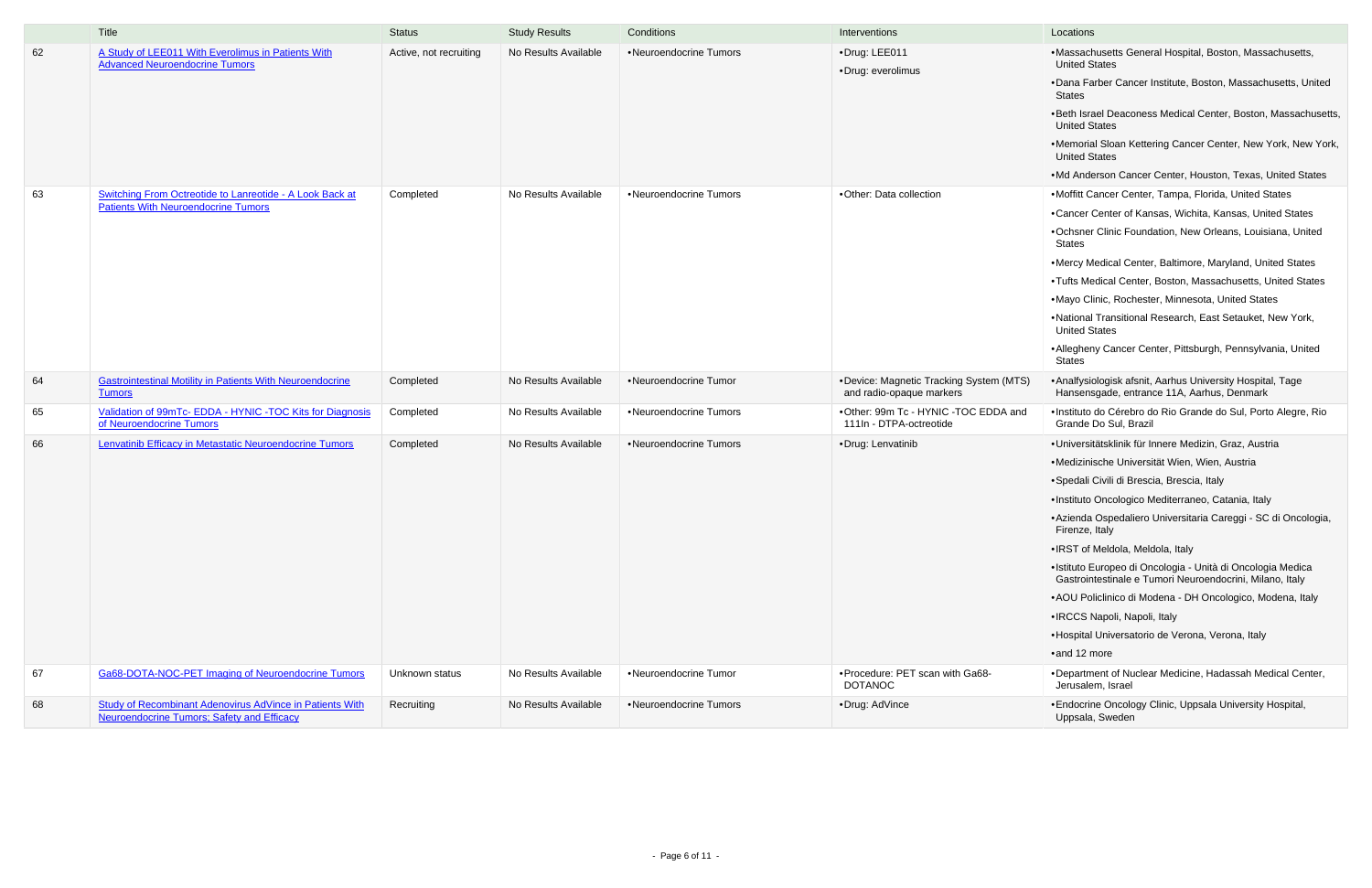|    | <b>Title</b>                                                                                                                                                     | <b>Status</b>          | <b>Study Results</b> | Conditions                                      | Interventions                                                                          | Locations                                                                                                                                                                                                                                                                                                                                                                                                                                                                                                                                                                                                         |
|----|------------------------------------------------------------------------------------------------------------------------------------------------------------------|------------------------|----------------------|-------------------------------------------------|----------------------------------------------------------------------------------------|-------------------------------------------------------------------------------------------------------------------------------------------------------------------------------------------------------------------------------------------------------------------------------------------------------------------------------------------------------------------------------------------------------------------------------------------------------------------------------------------------------------------------------------------------------------------------------------------------------------------|
| 69 | A Study to Evaluate Patient Experience in the Therapy of<br><b>Neuroendocrine Tumors Treated With Octreotide Long Acting</b><br><b>Release Versus Lanreotide</b> | Active, not recruiting | No Results Available | •Neuroendocrine Tumors                          | •Drug: Octreotide<br>•Drug: LAR Lanreotide<br>•Behavioral: Questionnaires              | .Memorial Sloan Kettering Basking Ridge, Basking Ridge, New<br>Jersey, United States<br>.Memorial Sloan Kettering Monmouth, Middletown, New Jersey,<br><b>United States</b><br>•Memorial Sloan Kettering Bergen, Montvale, New Jersey,<br><b>United States</b><br>•Memorial Sloan Kettering Commack, Commack, New York,<br><b>United States</b><br>.Memorial Sloan Kettering West Harrison, Harrison, New York,<br><b>United States</b><br>.Memorial Sloan Kettering Cancer Center, New York, New York,<br><b>United States</b><br>.Memorial Sloan Kettering Nassau, Uniondale, New York, United<br><b>States</b> |
| 70 | Pharmaco-immunological Study of Interferon-alpha<br>and Metronomic Cyclophosphamide Association in<br><b>Neuroendocrine Tumors</b>                               | Completed              | No Results Available | •Neuroendocrine Tumors                          | •Drug: Metronomic cyclophosphamide<br>•Drug: Interferon-alpha                          | •Centre Hospitalier Universitaire de Besançon, Besancon,<br>France<br>• Hôpital Nord Franche-Comté, Montbéliard, France                                                                                                                                                                                                                                                                                                                                                                                                                                                                                           |
| 71 | Heterogeneity of Metastatic Neuroendocrine Tumors as<br>Determined With 18F-dihydroxyphenylalanine-PET/CT, a<br><b>Retrospective Analysis</b>                    | Completed              | No Results Available | •Neuroendocrine Tumors                          | . Other: Metastasized intestinal NET                                                   | •University Medical Center Groningen, Groningen, Netherlands                                                                                                                                                                                                                                                                                                                                                                                                                                                                                                                                                      |
| 72 | Web-based Tailored Information and Support for Patients With<br>a Neuroendocrine Tumor                                                                           | Completed              | No Results Available | •Neuroendocrine Tumor                           | . Other: Web-based tailored information and<br>support system<br>•Other: Standard care | . University Medical Center Groningen, Groningen, Netherlands                                                                                                                                                                                                                                                                                                                                                                                                                                                                                                                                                     |
| 73 | <b>Efficacy And Safety Of Sunitinib In Patients With Advanced</b><br><b>Well-Differentiated Pancreatic Neuroendocrine Tumors</b>                                 | Completed              | <b>Has Results</b>   | • Pancreatic Neuroendocrine Tumors              | •Drug: Sunitinib                                                                       | • Aichi Cancer Center Central Hospital, Nagoya, Aichi, Japan<br>•National Cancer Center Hospital, Chuo-ku, Tokyo, Japan<br>• Kyushu University Hospital, Fukuoka, Japan<br>•Osaka Police Hospital, Osaka, Japan                                                                                                                                                                                                                                                                                                                                                                                                   |
| 74 | <b>Endoscopic Treatment of Rectal Neuroendocrine Tumor(NET)</b><br>Less Than 10mm                                                                                | Unknown status         | No Results Available | •Rectal Neuroendocrine Tumor                    | •Procedure: ESD procedure<br>• Procedure: EMR-C procedure                              |                                                                                                                                                                                                                                                                                                                                                                                                                                                                                                                                                                                                                   |
| 75 | 68-Ga-labeled Octreotide Analogues PET in Duodenal-<br>pancreatic Neuroendocrine Tumours                                                                         | Completed              |                      | No Results Available   . Neuroendocrine Tumours | •Drug: Diagnostic work up                                                              | ·Irene Virgolini, Innsbruck, Austria<br>•Laura Scaltriti, Guastalla, Reggio Emilia, Italy<br>• ASMN IRCCS Reggio Emilia, Reggio Emilia, RE, Italy<br>· Enrico Papini, Albano Laziale, Roma, Italy<br>•Nadia Cremonini, Bologna, Italy<br>• Fernando Cirillo, Cremona, Italy<br>·Diego Ferone, Genova, Italy<br>·Giovanna Pepe, Milano, Italy<br>• Rita Conigliaro, Modena, Italy<br>•Luppi Gabriele, Modena, Italy<br>•and 11 more                                                                                                                                                                                |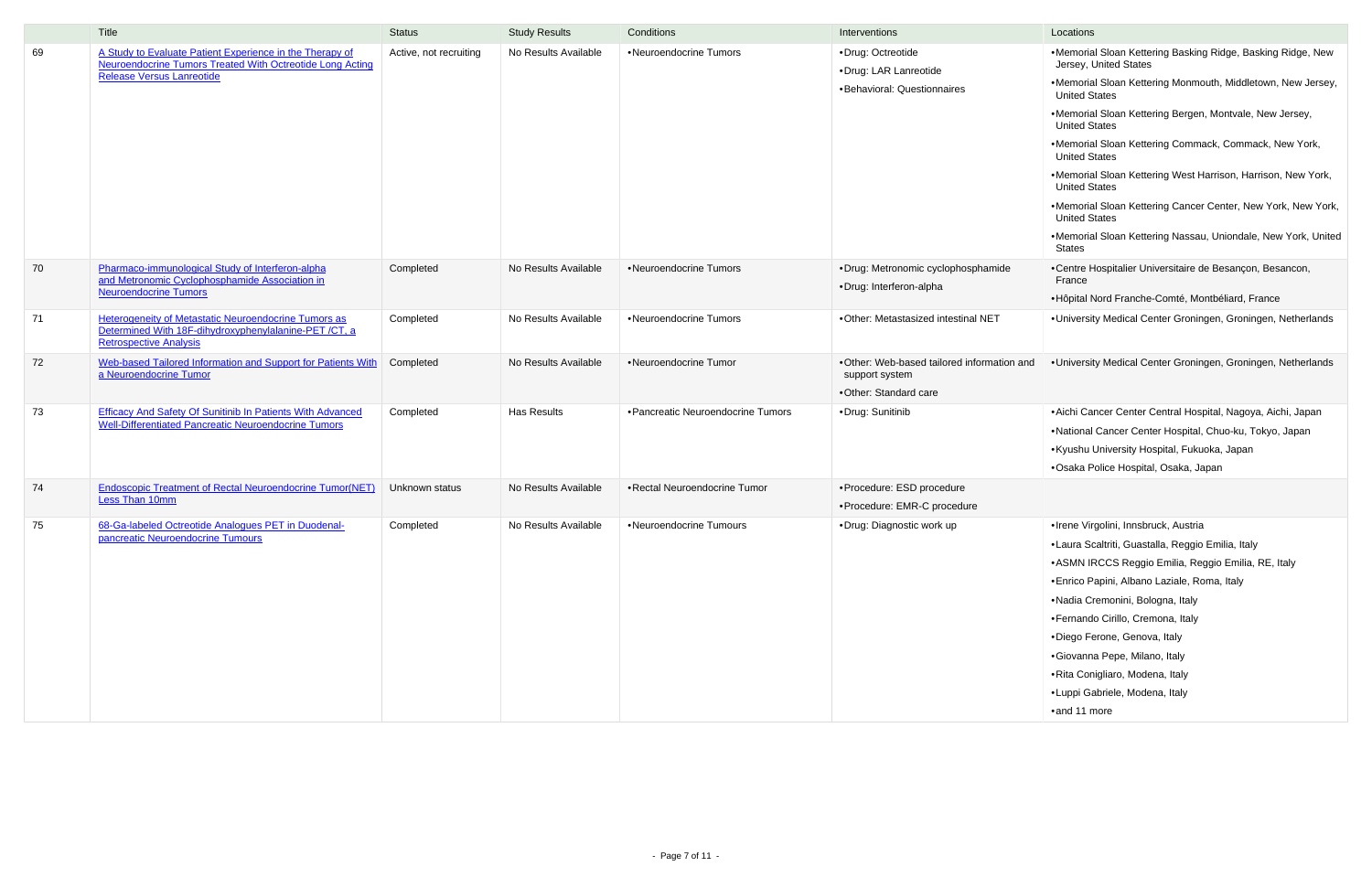- •Cedars Sinai Medical Center Cedars Sinai 4, Los Angeles, California, United States
- •H. Lee Moffitt Cancer Center & Research Institute SC-1, Tampa, Florida, United States
- •Dana Farber Cancer Institute SC-6, Boston, Massachusetts, United States
- •University of Texas/MD Anderson Cancer Center UT MD Anderson Cancer Ctr, Houston, Texas, United States
- •Beijing Cancer Hospital, Beijing, Beijing, China
- •Peter MacCallum Cancer Centre, East Melbourne, Australia
- •IUCT Oncopole, Toulouse, France
- •Institut Gustave Roussy, Villejuif, France
- •Zentralklinil Bad Berka, Bad Berka, Germany
- •Charité, Berlin, Germany
- •Klinikum rechts der Usar, München, Germany
- •Unversità degli Studi di Messina, Messina, Italy
- •IEO Institutio Europeo di Oncologia, Milano, Italy
- •Queen Elizabeth Hospital Birmingham, Birmingham, United Kingdom
- •Kings College Hospital, London, United Kingdom
- •Royal Free Hospital London, London, United Kingdom
- •The Christie NHS Foundation Trust, Manchester, United Kingdom
- •Peking Union Medical College Hospital, Beijing, Beijing, China
- •the 307 Hospital of People's Liberation Army, Beijing, Beijing, China
- •Beijing Cancer Hospital, Beijing, Beijing, China
- •Sun Yat-sen University Cancer Center, Guangzhou, Guangdong, China
- •West China Hospital, Sichuan University, Chengdu, Sichuan, China
- •Memorial Sloan Kettering Cancer Center, New York, New York, United States
- •Peking Union Medical College Hospital, Beijing, Beijing, China
- •the 307 Hospital of People's Liberation Army, Beijing, Beijing, China
- •Beijing Cancer Hospital, Beijing, Beijing, China
- •Sun Yat-sen University Cancer Center, Guangzhou, Guangdong, China
- •West China Hospital, Sichuan University, Chengdu, Sichuan, China

|    | Title                                                                                                                                                                                                                                          | <b>Status</b>          | <b>Study Results</b> | Conditions              | Interventions                                                                          | Locations                                                                                                                                                                          |
|----|------------------------------------------------------------------------------------------------------------------------------------------------------------------------------------------------------------------------------------------------|------------------------|----------------------|-------------------------|----------------------------------------------------------------------------------------|------------------------------------------------------------------------------------------------------------------------------------------------------------------------------------|
| 76 | Dose Escalation Study of Pasireotide (SOM230) in Patients<br>With Advanced Neuroendocrine Tumors (NETs)                                                                                                                                        | Completed              | No Results Available | •Neuroendocrine Tumors  | ·Drug: Pasireotide LAR                                                                 | •Cedars 9<br>Californi<br>•H. Lee N<br>Florida,<br>•Dana Fa<br><b>United S</b><br>·Universit<br>Anderso                                                                            |
| 77 | <b>Study to Compare Capecitabine Combined With</b><br>Dacarbazine(CAPDTIC) Versus Capecitabine Combined<br>Temozolomide(CAPTEM) in Advanced and Metastatic<br><b>Gastrointestinal Pancreatic and Esophageal Neuroendocrine</b><br><b>Tumor</b> | Unknown status         | No Results Available | •Neuroendocrine Tumors  | ·Drug: Capecitabine, Dacarbazine<br>·Drug: Capecitabine, Temozolomide                  | •Beijing C                                                                                                                                                                         |
| 78 | A Retrospective Data Analysis of Therapy With PRRT<br>Combined With Lanreotide Autogel® for Neuroendocrine<br><b>Tumours</b>                                                                                                                   | Terminated             | No Results Available | •Neuroendocrine Tumours |                                                                                        | • Peter Ma<br>•IUCT Or<br>·Institut G<br>·Zentralkl<br>•Charité,<br>•Klinikum<br>•Unversit<br>•IEO Insti<br>•Queen E<br>Kingdom<br>•Kings Co<br>• Royal Fr<br>•The Chri<br>Kingdom |
| 79 | <b>Phase III Study of Surufatinib in Treating Advanced Pancreatic</b><br><b>Neuroendocrine Tumors</b>                                                                                                                                          | Active, not recruiting | No Results Available | •Neuroendocrine Tumors  | ·Drug: Surufatinib<br>•Other: Placebo                                                  | • Peking L<br>$\bullet$ the 307<br>China<br>•Beijing C<br>•Sun Yat-<br>Guangd<br>•West Ch<br>China                                                                                 |
| 80 | <b>Theranostics of Radiolabeled Somatostatin Antagonists</b><br>68Ga-DOTA-JR11 and 177Lu-DOTA-JR11 in Patients With<br><b>Neuroendocrine Tumors</b>                                                                                            | Completed              | Has Results          | •Neuroendocrine Tumors  | • Device: PET/CT Imaging<br>• Radiation: 68Ga-DOTA-JR11<br>.Radiation: 177Lu-DOTA-JR11 | ·Memoria<br><b>United S</b>                                                                                                                                                        |
| 81 | <b>Phase III Study of Surufatinib in Treating Advanced</b><br><b>Extrapancreatic Neuroendocrine Tumors</b>                                                                                                                                     | Active, not recruiting | No Results Available | •Neuroendocrine Tumors  | ·Drug: Surufatinib<br>•Other: Placebo                                                  | • Peking L<br>$•$ the 307<br>China<br>•Beijing C<br>·Sun Yat-<br>Guangd<br>•West Ch<br>China                                                                                       |
| 82 | Ki67 Proliferation Index of Pancreatic Neuroendocrine<br>Neoplasia                                                                                                                                                                             | Completed              | No Results Available | •Neuroendocrine Tumors  |                                                                                        |                                                                                                                                                                                    |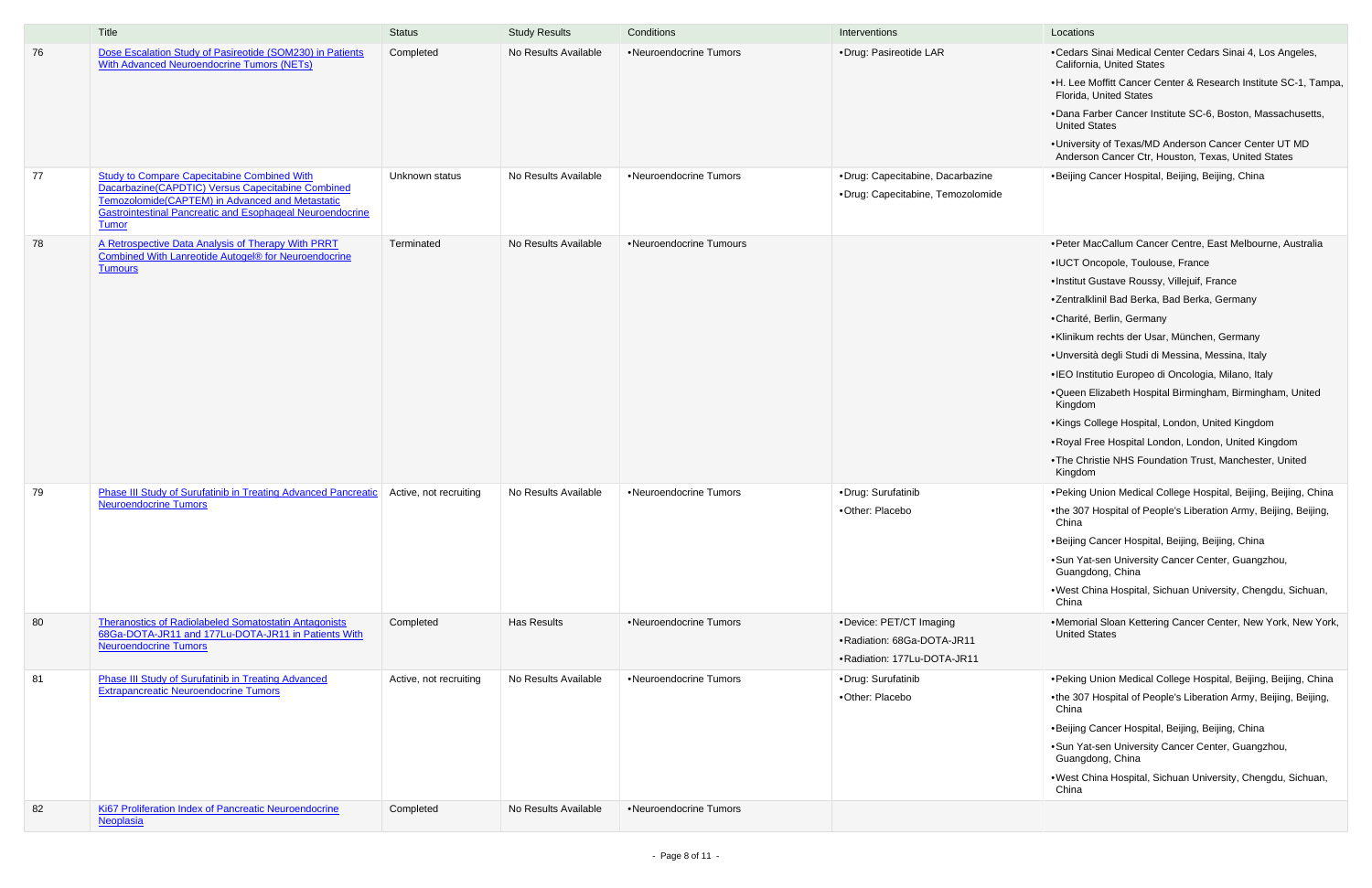|    | Title                                                                                                          | <b>Status</b>      | <b>Study Results</b> | Conditions                                        | Interventions                             | Locations                                                                                                                                                                                                                                                                                                                                                                                                                                                                                            |
|----|----------------------------------------------------------------------------------------------------------------|--------------------|----------------------|---------------------------------------------------|-------------------------------------------|------------------------------------------------------------------------------------------------------------------------------------------------------------------------------------------------------------------------------------------------------------------------------------------------------------------------------------------------------------------------------------------------------------------------------------------------------------------------------------------------------|
| 83 | Phase Ib/II Study of Sulfatinib in Treating Advanced<br><b>Neuroendocrine Tumors</b>                           | Completed          | No Results Available | •Neuroendocrine Tumors                            | ·Drug: Sulfatinib                         | •Peking Union Medical College Hospital, Beijing, Beijing, China<br>•the 307 Hospital of People's Liberation Army, Beijing, Beijing,<br>China<br>•Beijing Cancer Hospital, Beijing, Beijing, China<br>• Sun Yat-sen University Cancer Center, Guangzhou,<br>Guangdong, China<br>• Shanghai Pulmonary Hospital, Shanghai, Shanghai, China<br>.West China Hospital, Sichuan University, Chengdu, Sichuan,<br>China<br>.The first affiliated hospital, Zhejiang University, Hangzhou,<br>Zhejiang, China |
| 84 | Cabozantinib and Lanreotide as Treatment for<br>Gastroenteropancreatic Neuroendocrine Tumors                   | Not yet recruiting | No Results Available | •Neuroendocrine<br>Tumors, Gastroenteropancreatic | •Drug: Cabozantinib<br>•Drug: Lanreotide  | •National Taiwan University Hospital, Taipei, Taiwan                                                                                                                                                                                                                                                                                                                                                                                                                                                 |
| 85 | <b>Thalidomide in Combination With Temodar in Patients With</b><br><b>Neuroendocrine Tumors</b>                | Completed          | No Results Available | •Neuroendocrine Tumor                             | •Drug: Thalidomide<br>·Drug: Temodar      | •Massachusetts General Hospital, Boston, Massachusetts,<br><b>United States</b><br>•Dana-Farber Cancer Institute, Boston, Massachusetts, United<br>States<br>.Beth Israel Deaconness Medical Center, Boston,<br>Massachusetts, United States                                                                                                                                                                                                                                                         |
| 86 | ProGRP, CgA, NSE and TUM2-PK in in Patients With<br><b>Neuroendocrine Tumors</b>                               | Unknown status     | No Results Available | •Neuroendocrine Tumors                            |                                           | • Hadassah Medical Organization, Jerusalem, Israel                                                                                                                                                                                                                                                                                                                                                                                                                                                   |
| 87 | Bevacizumab in Combination With Temozolomide in Patients<br><b>With Neuroendocrine Tumors</b>                  | Completed          | No Results Available | •Neuroendocrine Tumors                            | •Drug: Bevacizumab<br>·Drug: Temozolomide | •Beth Israel Deaconess Medical Center, Boston, Massachusett<br><b>United States</b><br>•Dana-Farber Cancer Insitute, Boston, Massachusetts, United<br>States<br>•Massachusetts General Hospital, Boston, Massachusetts,<br><b>United States</b>                                                                                                                                                                                                                                                      |
| 88 | <b>Best Therapy for Patients With Neuroendocrine Tumors</b>                                                    | Completed          | No Results Available | •Neuroendocrine Tumors                            |                                           | •Zentralklinik Bad Berka, Bad Berka, Germany                                                                                                                                                                                                                                                                                                                                                                                                                                                         |
| 89 | <b>Molecular Analysis in Tissue Samples From Patients With</b><br>Advanced or Metastatic Neuroendocrine Tumors | Unknown status     | No Results Available | •Neuroendocrine Tumor                             | •Other: laboratory biomarker analysis     | • Fox Chase Cancer Center, Philadelphia, Pennsylvania, United<br><b>States</b>                                                                                                                                                                                                                                                                                                                                                                                                                       |

| Locations                                                                              |
|----------------------------------------------------------------------------------------|
| • Peking Union Medical College Hospital, Beijing, Beijing, China                       |
| •the 307 Hospital of People's Liberation Army, Beijing, Beijing,<br>China              |
| •Beijing Cancer Hospital, Beijing, Beijing, China                                      |
| • Sun Yat-sen University Cancer Center, Guangzhou,<br>Guangdong, China                 |
| •Shanghai Pulmonary Hospital, Shanghai, Shanghai, China                                |
| . West China Hospital, Sichuan University, Chengdu, Sichuan,<br>China                  |
| . The first affiliated hospital, Zhejiang University, Hangzhou,<br>Zhejiang, China     |
| •National Taiwan University Hospital, Taipei, Taiwan                                   |
| • Massachusetts General Hospital, Boston, Massachusetts,<br><b>United States</b>       |
| ·Dana-Farber Cancer Institute, Boston, Massachusetts, United<br>States                 |
| . Beth Israel Deaconness Medical Center, Boston,<br>Massachusetts, United States       |
| •Hadassah Medical Organization, Jerusalem, Israel                                      |
| . Beth Israel Deaconess Medical Center, Boston, Massachusetts,<br><b>United States</b> |
| •Dana-Farber Cancer Insitute, Boston, Massachusetts, United<br>States                  |
| • Massachusetts General Hospital, Boston, Massachusetts,<br><b>United States</b>       |
| •Zentralklinik Bad Berka, Bad Berka, Germany                                           |
| • Fox Chase Cancer Center, Philadelphia, Pennsylvania, United<br>States                |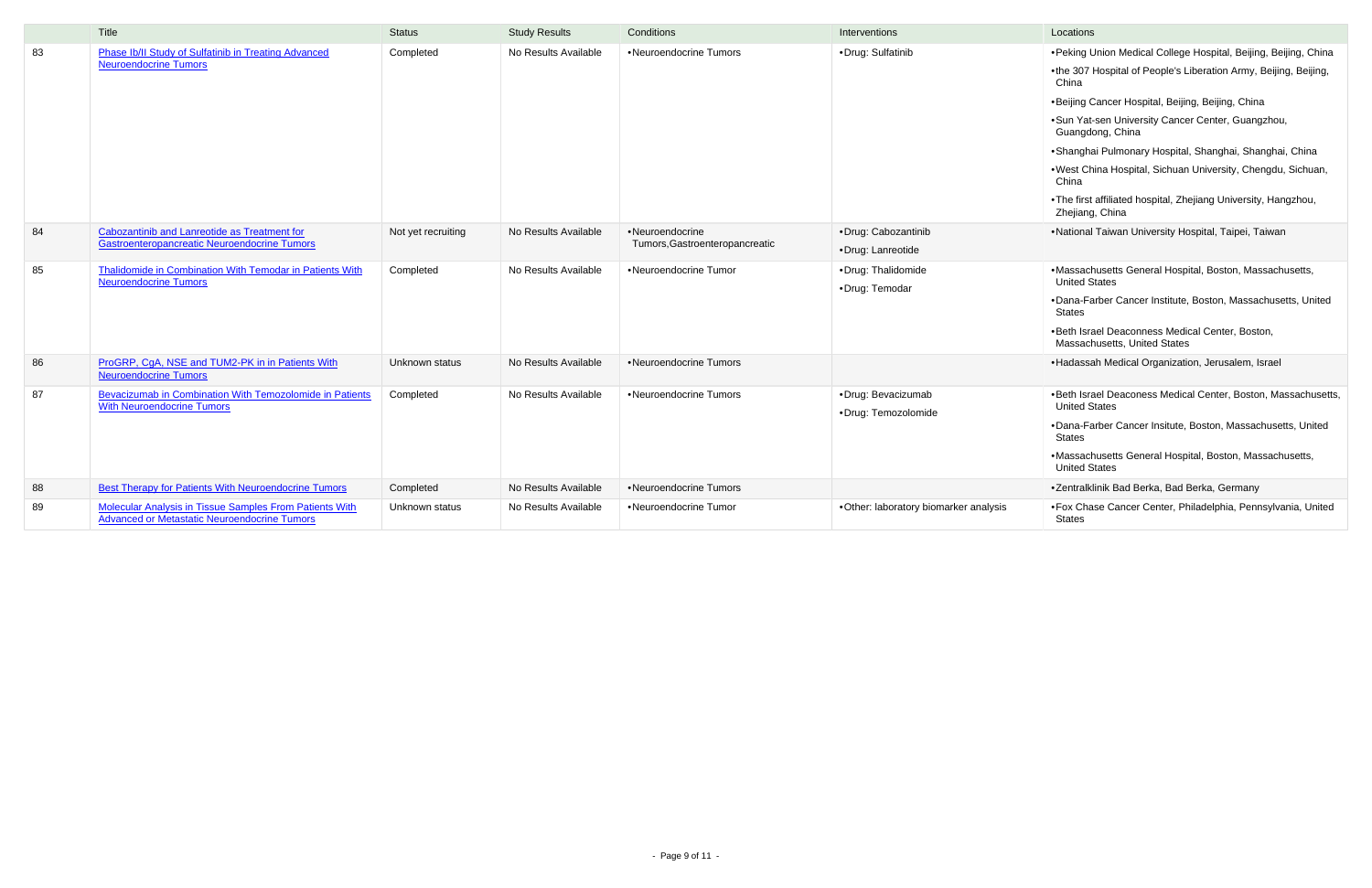|    | Title                                                                                                                                                                          | <b>Status</b>  | <b>Study Results</b> | Conditions                              | Interventions                                                                                    | Locations                                                                                                              |  |
|----|--------------------------------------------------------------------------------------------------------------------------------------------------------------------------------|----------------|----------------------|-----------------------------------------|--------------------------------------------------------------------------------------------------|------------------------------------------------------------------------------------------------------------------------|--|
| 90 | <b>Efficacy and Safety of Lanreotide Autogel (ATG) in</b><br><b>Combination With Temozolomide in Subjects With Thoracic</b>                                                    | Completed      | <b>Has Results</b>   | •Neuroendocrine Tumours                 | •Drug: Lanreotide (Autogel formulation) and<br>Temozolomide                                      | • Oncologia Medica - Istituto Oncologico del Mediterraneo - IOM,<br>Viagrande, Catania, Italy                          |  |
|    | <b>Neuroendocrine Tumors.</b>                                                                                                                                                  |                |                      |                                         |                                                                                                  | • Unità Operativa di Oncologia Azienda Ospedaliera Spedali Civili<br>di Brescia, Brescia, Italy                        |  |
|    |                                                                                                                                                                                |                |                      |                                         |                                                                                                  | • Istituto Scientifico Romagnolo per lo Studio e la Cura dei Tumori<br>(IRST) S.r.l., IRCCS, Meldola, Italy            |  |
|    |                                                                                                                                                                                |                |                      |                                         |                                                                                                  | • Unità Oncologia Medica Gastrointestinale e Tumori<br>Neuroendocrini Istituto Europeo di Oncologia, IEO, Milan, Italy |  |
|    |                                                                                                                                                                                |                |                      |                                         |                                                                                                  | • Dipartimento di Endocrinologia e Oncologia Molecolare e<br>Clinica, Università degli Studi, Napoli, Italy            |  |
|    |                                                                                                                                                                                |                |                      |                                         |                                                                                                  | • Dipartimento di Oncologia Università di Torino Ospedale San<br>Luigi Gonzaga, Orbassano, Italy                       |  |
|    |                                                                                                                                                                                |                |                      |                                         |                                                                                                  | • S.C di Oncologia Medica, Azienda Ospedaliera Universitaria di<br>Perugia, Perugia, Italy                             |  |
|    |                                                                                                                                                                                |                |                      |                                         |                                                                                                  | • U.O. Oncologia - Azienda Ospedaliero-Universitaria Pisana<br>Ospedale S. Chiara, Pisa, Italy                         |  |
|    |                                                                                                                                                                                |                |                      |                                         |                                                                                                  | • Oncologia Medica - Istituto Tumori Regina Elena San Gallicano,<br>Roma, Italy                                        |  |
|    |                                                                                                                                                                                |                |                      |                                         |                                                                                                  | •OUC di Oncologia- Azienda Ospedaliera Universitaria Integrata<br>- Ospedale Borgo Roma, Verona, Italy                 |  |
| 91 | A Ph 2 Study of Fosbretabulin in Subjects w Pancreatic<br>or Gastrointestinal Neuroendocrine Tumors w Elevated<br><b>Biomarkers</b>                                            | Completed      | <b>Has Results</b>   | •Neuroendocrine Tumors                  | ·Drug: fosbretabulin tromethamine                                                                | • Stanford University School of Medicine, Stanford, California,<br><b>United States</b>                                |  |
|    |                                                                                                                                                                                |                |                      |                                         |                                                                                                  | .Markey Cancer Center, Clinical Research Office, Lexington,<br>Kentucky, United States                                 |  |
|    |                                                                                                                                                                                |                |                      |                                         |                                                                                                  | .Montefiore, Bronx, New York, United States                                                                            |  |
|    |                                                                                                                                                                                |                |                      |                                         |                                                                                                  | .Duke University Medical Center, Durham, North Carolina, United<br><b>States</b>                                       |  |
|    |                                                                                                                                                                                |                |                      |                                         |                                                                                                  | • Froedtert Hospital, Medicial College of Wisconsin, Milwaukee,<br>Wisconsin, United States                            |  |
| 92 | <b>Circulating Tumour Cells in Somatuline Autogel Treated</b><br><b>NeuroEndocrine Tumours Patients</b>                                                                        | Completed      | <b>Has Results</b>   | •NeuroEndocrine Tumours                 | ·Drug: lanreotide acetate                                                                        | •Basingstoke & North Hampshire Hospital, Basingstoke, United<br>Kingdom                                                |  |
|    |                                                                                                                                                                                |                |                      |                                         |                                                                                                  | .Queen Elizabeth Hospital, Birmingham, United Kingdom                                                                  |  |
|    |                                                                                                                                                                                |                |                      |                                         |                                                                                                  | . University Hospital Wales, Cardiff, United Kingdom                                                                   |  |
|    |                                                                                                                                                                                |                |                      |                                         |                                                                                                  | . Beatson West of Scotland Cancer Centre, Glasgow, United<br>Kingdom                                                   |  |
|    |                                                                                                                                                                                |                |                      |                                         |                                                                                                  | •St James's University Hospital, Leeds, United Kingdom                                                                 |  |
|    |                                                                                                                                                                                |                |                      |                                         |                                                                                                  | . University Hospital Aintree, Liverpool, United Kingdom                                                               |  |
|    |                                                                                                                                                                                |                |                      |                                         |                                                                                                  | •Hammersmith Hospital, London, United Kingdom                                                                          |  |
|    |                                                                                                                                                                                |                |                      |                                         |                                                                                                  | • King's College Hospital, London, United Kingdom                                                                      |  |
|    |                                                                                                                                                                                |                |                      |                                         |                                                                                                  | • Royal Free Hospital, London, United Kingdom                                                                          |  |
|    |                                                                                                                                                                                |                |                      |                                         |                                                                                                  | •Maidstone Hospital, Maidstone, United Kingdom                                                                         |  |
|    |                                                                                                                                                                                |                |                      |                                         |                                                                                                  | •and 4 more                                                                                                            |  |
| 93 | A Study of Tegafur Combined With Temozolomide Versus<br>Tegafur Combined With Temozolomide and Thalidomide in<br><b>Subjects With Advanced Pancreatic Neuroendocrine Tumor</b> | Unknown status | No Results Available | • Pancreatic Neuroendocrine Tumor       | • Drug: Tegafur and Temozolomide<br>•Drug: Tegafur and Temozolomide<br>combined with Thalidomide | •Cancer Institute and Hospital, Chinese Academy of Medical<br>Sciences, Beijing, Beijing, China                        |  |
| 94 | <b>Pasireotide Treatment for Neuroendocrine Tumor</b>                                                                                                                          | Withdrawn      | No Results Available | •Gastro-enteropancreatic Neuroendocrine | ·Drug: Pasireotide                                                                               |                                                                                                                        |  |
|    |                                                                                                                                                                                |                |                      | Tumor                                   | ·Drug: Diazoxide                                                                                 |                                                                                                                        |  |